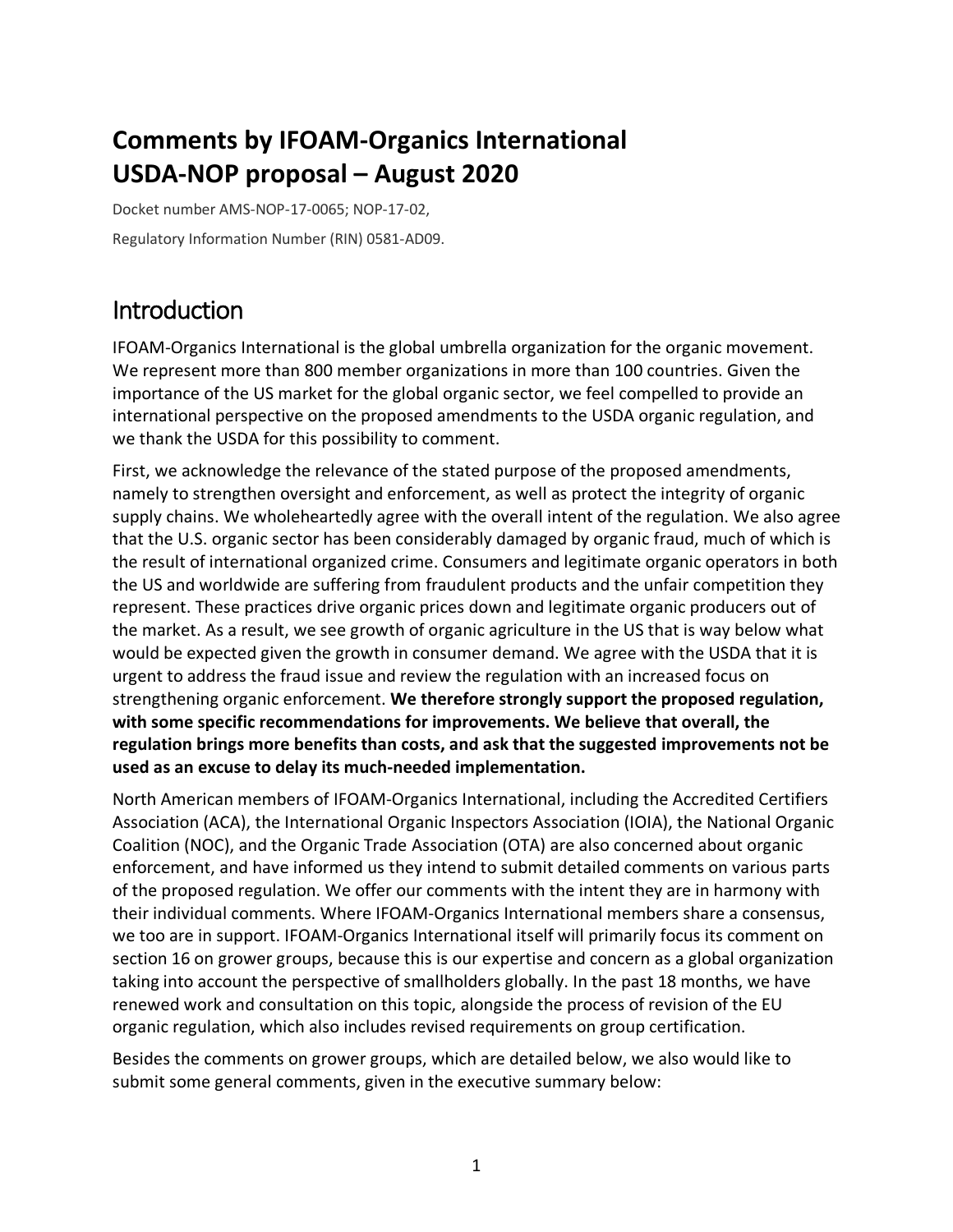#### **Executive Summary**

IFOAM Organics International recommends the following:

- 1) Finalize and implement the proposed amendments, incorporating our recommendations below and the comments of our members, including ACA, IOIA, NOC, and OTA.
- 2) Adopt the minimum of 5% unannounced inspections, which is consistent with IFOAM's own Accreditation Requirements.
- 3) Ensure competent inspectors and reviewers consistent with the comments made by the ACA and IOIA.
- 4) Improve transparency and reporting of operator-level country, product, and acreage data in the organic integrity database (OID). Indeed, currently there are no means to accurately calculate organic acreage and/or yield estimates on a country-by-country basis, which is a significant bottleneck in tackling fraud. Having certifiers consistently report such information would be the most important change that could be made by the USDA in this revision round in order to improve integrity in global organic supply chains.
- 5) The suspension or revocation of accreditation by an organic trade equivalency partner should immediately trigger an investigation by the NOP.
- 6) Enlarge the geographic scope of its current and future organic equivalency agreements in order to ensure that all products certified to each system, regardless of where they are produced, are accepted by the other partner. This, we believe, will tremendously reduce the need for multiple organic certification by producers in "third countries", which drives up the cost of organic products without significant integrity benefits.
- 7) Further improve the grower group requirements, in line with our comments below.

## IFOAM comments on the new grower group section:

IFOAM-Organics International welcomes the proposal to codify grower group certification as part of the USDA Organic regulation based on NOSB recommendations. This proposal should ensure continued acceptance of the practice of grower group certification, which is the most common certification tool in the global organic sector, used for approximately 2.6 million organic small-scale producers worldwide, while at the same time strengthen the integrity of this system.

IFOAM-Organics International has consulted the organic sector broadly on the topic of group certification throughout the world in response to the revision of the EU Organic regulatory framework. The EU is currently finalizing the basic rules set in the new Regulation (EU) 2018/848, completely re-define the rules for organic grower groups worldwide  $1$ . Most grower groups are

 $1$  The new Organic Regulation (EU) 2018/848 is a final legal act. Its enforcement has just been postponed to January 2021: https://eur-lex.europa.eu/legal-content/EN/TXT/?uri=CELEX:32018R0848.

*The "delegating and implementing acts" are not yet finalized, and public consultation of the last drafts has just closed.* Implementing regulation (control rules): https://ec.europa.eu/info/law/better-regulation/have-your-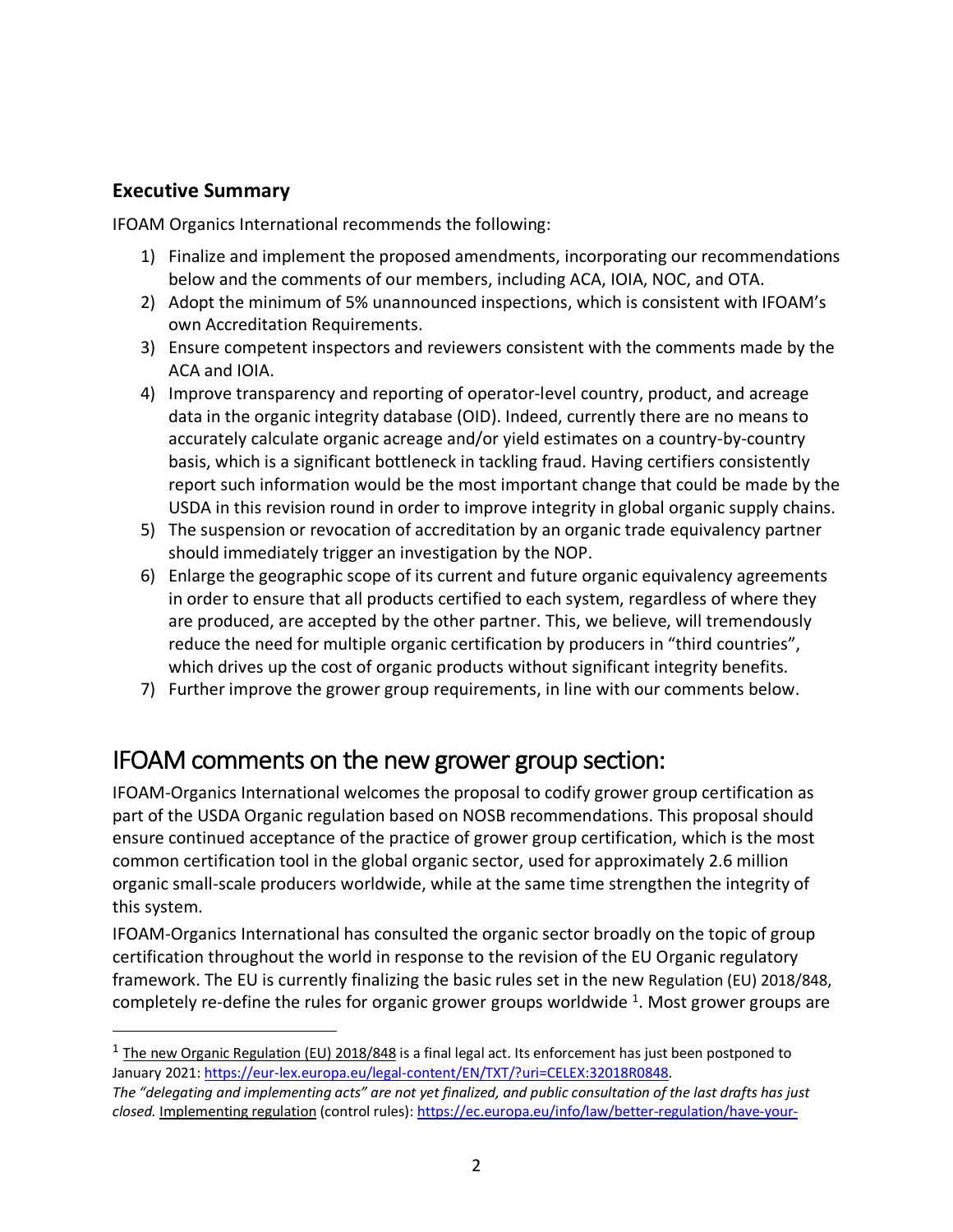certified according to both regulations (US and EU) and harmonized requirements between the two systems would be beneficial for growers and consistent application of rules. However, there are some aspects which we believe that the EU current draft will not effectively boost systemic integrity and we therefore do not recommend that the USDA align to those.

Although we generally support the content of the new proposed NOP requirements, we have some concerns on some of the provisions, and appreciate the opportunity to offer some recommendations on their improvement. Our comments are based on multi-stakeholder consultations processes led within our broad global network, of which you can find a description at https://www.ifoam.bio/our-work/how/standards-certification/internalcontrol#introduction. We particularly recommend the reading of the report of the May 2019 IFOAM International workshop on Group Certification, as it contains the background of the discussions that led to the recommendations we make below.

The overall objective of IFOAM-Organics International in providing comment to this process is to help preserve market access for legitimate organic groups and smallholder growers, as well as strengthening the oversight and control of grower groups (in particular on the re-inspection rate and quality of external inspection) to address the challenges found in the past decade.

### IFOAM-Organics International answers to the consultation questions:

#### 1**. Size Limits for Members: Should there be limits on gross sales or field sizes of individual grower group members? If yes, please describe these limits.**

IFOAM norms do not *per se* set a size limit for farm members in a certified group, but stipulate that large farming units, processing units, and traders shall not be included in the inspection arrangements for such groups, and shall be externally inspected as per applicable control procedures for farms and handlers respectively. This has also been the approach historically used up to now under the EU regulation. Indeed, the EU organic import guidelines<sup>2</sup>, which are still applicable at least until 2021, require that all farmers whose turnover exceeds 2% of the cost of individual certification need to be externally inspected individually if they are part of a group. This criterion was developed in a series of international workshops organized by IFOAM on smallholder group certification in 2001, 2002 and 2003.

Therefore, **the practice has been, not to exclude bigger farmers from being group members, but to require specific external inspection approaches for them if they were part of a group. After discussing this issue intensively again in 2019 and 2020, we believe that this remains the better approach.** Details of these recent discussions are included below to back-up our position.

<u>.</u>

say/initiatives/11716-Control-rules-in-organic-production Delegated regulations (criteria and conditions for the checks of documentary accounts): https://ec.europa.eu/info/law/better-regulation/have-yoursay/initiatives/11717-Control-rules-in-organic-production

<sup>2</sup> https://ec.europa.eu/info/sites/info/files/food-farming-fisheries/farming/documents/guidelines-importsorganic-products\_en.pdf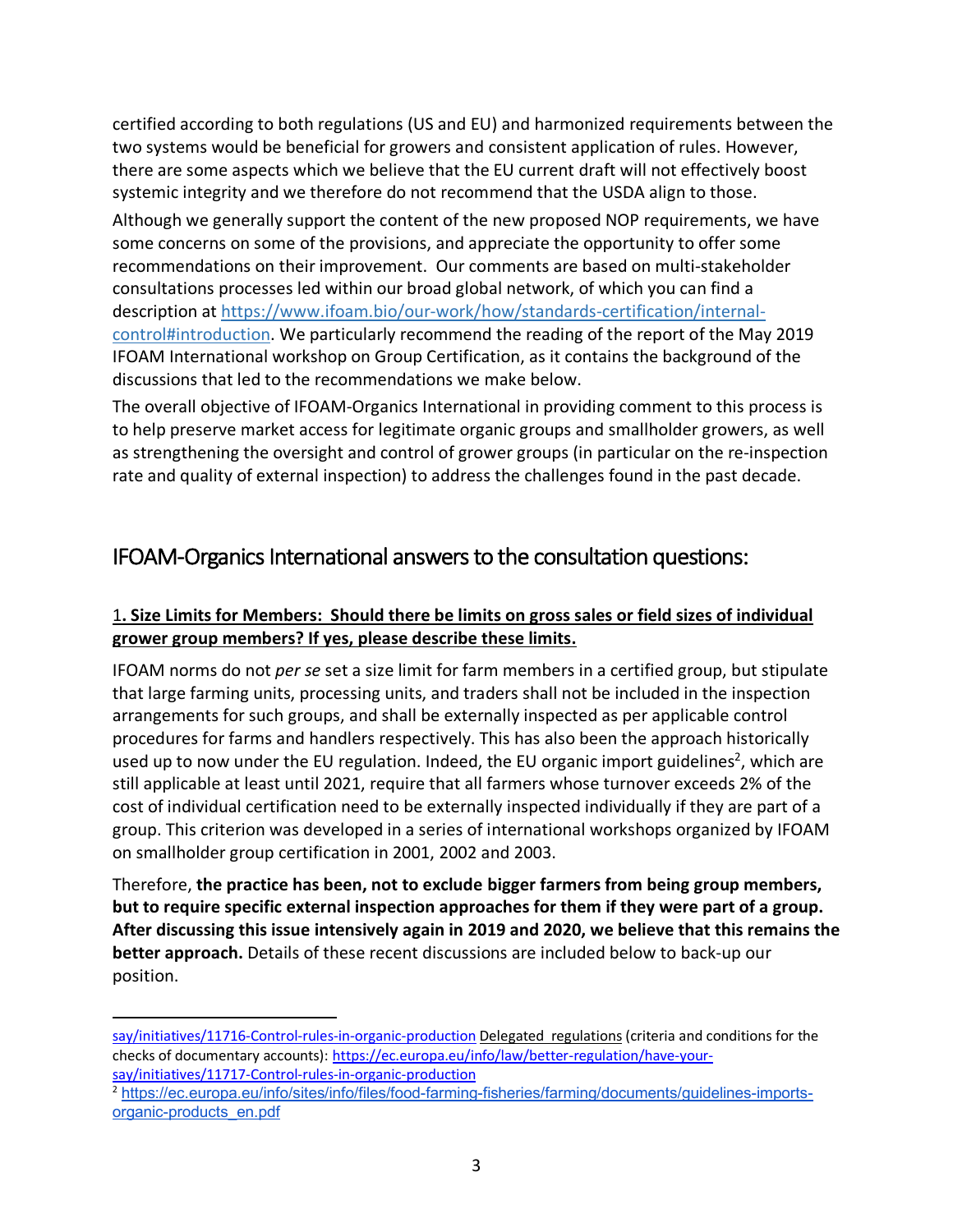We discussed the topic intensively in our 2019 consultation process, triggered by new EU Regulation that set limitations for the size of group members, in Art 36(1)(b). The planned thresholds would limit group certification participation to farmers with less than 5 ha, or turnover from organic production lower than €25,000 (just under US\$30,000 at the date of the comment period), or cost of certification that would be more than 2% of farm turnover. To put this process into context, the 5 ha (slightly over 12 acres) or  $\epsilon$ 25,000 (just under US\$30,000) are new limits that were introduced in the new EU regulation (Regulation (EU) 2018/848 Art 36.1) after intense discussion, specifically to address the novel option for EU growers to also become certified as a group — now permitted under the new regulation.

12 acres or a US\$30,000 turnover is still not a very large farm, even in developing countries. The exclusion of these farms from group certification and being part of the certified legal entity will be an economic burden to many entities currently exporting to the U.S, and will not boost integrity. Indeed, having progressive, mid-sized, well-managed, and expanding farms is considered important by groups to boost volumes and serve as models of good organic practices to other group members. Excluding strong members would weaken the whole group, as such bigger farms often take a leading role in peer-learning concepts for the group.

Many such mid-sized farms would still not be in the position to cover individual inspection and certification costs, particularly without access to reimbursement by the USDA Certification Cost Share program, or manage the necessary documentation and administration, and will need the help and support of participating in and selling through an organic group.

This would mean that many committed organic medium-size growers for various commodities (such as: cocoa, bananas, and coffee) would have to revert to conventional farming as they could no longer be certified as part of the group because individual certification would no longer be financially viable for them.

Establishing a limit on gross sales that forces members above that limit to leave the group raises the risk, if that limit is placed too low, and the rule in fact facilitates only large plantations who can afford their single certificate, or very poor small producers, with nothing in-between. It also raises the threat that well-performing small farmers will be expelled from the organic supply chain as soon as they reach a more economically viable situation, cancelling out sustainability objectives.

Additionally, the experience of UTZ, which has tried to set strict farm size limits as a group requirement, showed that such rules may lead to artificial changes on paper to meet these size restrictions, e.g. by "splitting" the farm in two parts, for the husband and for the wife. This will not contribute to the rule's intent to boost integrity.

#### **2. Should there be a limit on the maximum number of members allowed in a grower group operation or in a grower group production unit? If yes, please describe these limits.**

This topic was also intensively discussed in the recent IFOAM – Organics International consultation process. There are indeed some concerns about the control of very large groups of operators: a "too-big-to-fail effect" resulting in zero — or only partial — sanctions; too low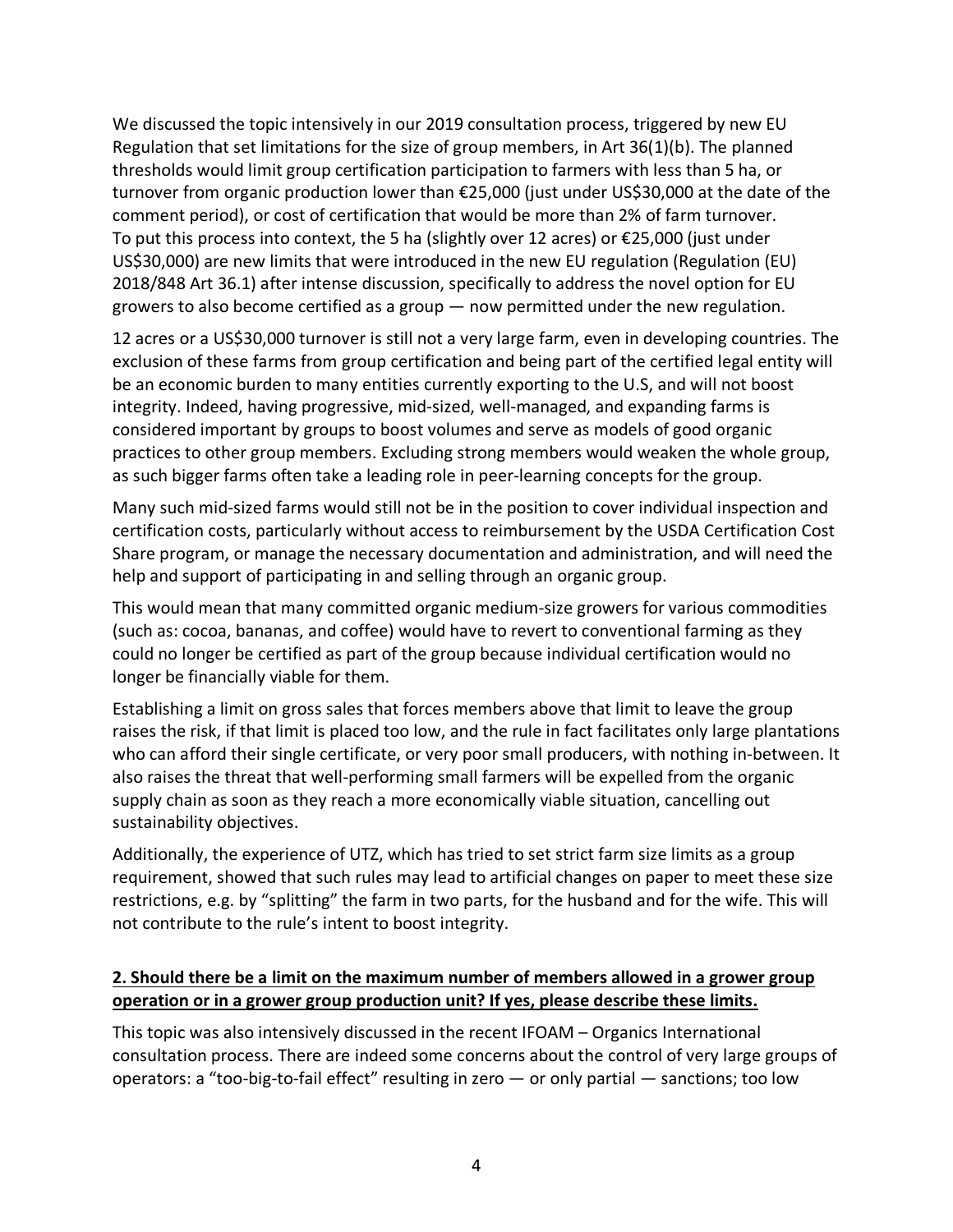control rates due to the square root sampling approach; and less effective internal control and training of farmers.

**We do not believe that limiting the number of members is the best approach to address the above legitimate concerns. Instead, we recommend to introduce, for large groups, a clustered approach with possible de-certification or suspension of specific clusters, and the introduction of additional requirements for the re-inspection rate and quality of external inspections** (see specific comment on this in a section below). We provide details of the recent discussions below:

A. No voluntary sustainability schemes or organic regulations have so far restricted group size, except the Indian NPOP. The Indian case has shown that this can result in very artificial structures, with organic farms in the same village being certified in different "ICS" run by the same exporter. Indeed, many groups need to be much bigger than 500 farms to produce viable export volumes and run a professional ICS.

B. Operating an efficient, professional ICS and farmers support service implies significant costs. This, together with the often very small farm size (typically 1-2 ha total farm land) and resulting very small product volumes from each certified group farmer, means that the vast majority of farms are certified in groups with several thousand members.

C. Artificial certification structures imposed by arbitrary requirements, such as the 500 NPOP or the proposed 2000 EU limits to the number of group members, do not promote integrity. We believe that it would be best to let the group size be governed by market economics, as long as other measures are in place to address the aforementioned integrity concerns.

D. We suggest requiring very large groups have a clustered structure in order to ensure close ICS supervision, and allow for partial de-certification of the grower group by decertifying defined ICS clusters if the ICS would be found to be failing only in one of these. Our clustered structure alternative is compatible with the new NOP proposal of requiring a large group to be organized in several manageable "Grower group production units". Perhaps clarification could be added that the certifier may impose a de-certification of one or several units as an intermediary sanction if only some units are found dysfunctional, and not the entire group.

E. We also argue that the problem of ever-increasing group size can be addressed by an adjustment of the re-inspection rate, rather than by a fixed group-size limit. Indeed, adjusting the re-inspection rate can decrease the economic incentive that currently exists for groups to merge into very large groups as a way to reduce the external control rate, and therefore the cost of certification and the intensity of the oversight. Our proposal is to introduce a minimum percentage (see separate section below). Introducing such minimum percentage, we believe, will already do a lot to halt the trend of ever-expanding and consolidating groups.

**3. Should there be a limit to the geographical distribution of members? This includes limits to the maximum geographical proximity or distance between grower group members, grower group production or gathering areas, or grower group production units within a single grower group operation. If yes, please describe these limits.**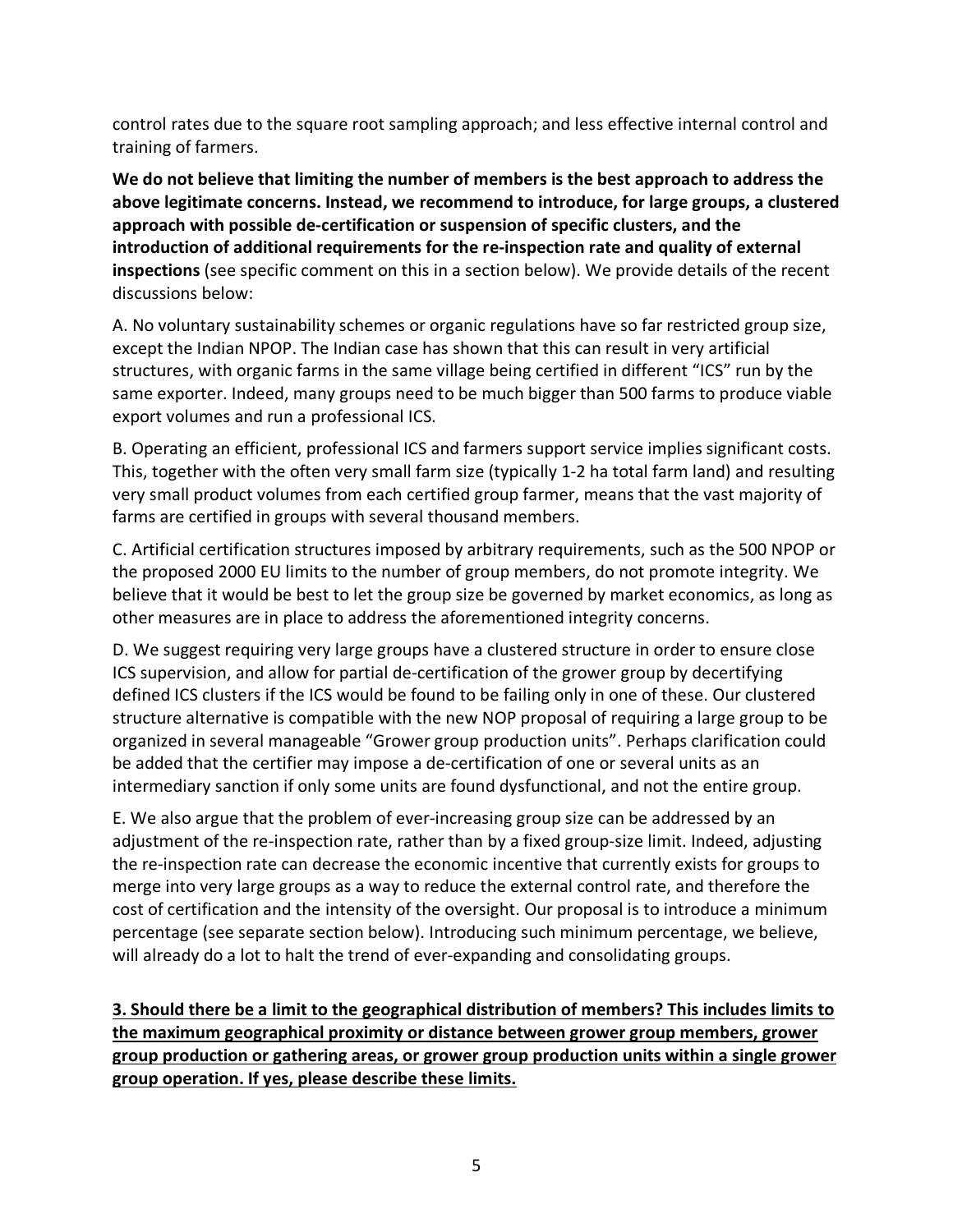All organic requirements that recognized group certification— including the IFOAM Accreditation Requirements—have long stipulated "geographical proximity of members" and "homogeneity of production" as conditions for group certification. That said, geographic proximity would be difficult to define with world-wide applicability.

**We recommend not to develop more prescriptive rules on geographical proximity of group members. Homogeneity of production systems within the group is equally, if not more, important than a (relative) geographic proximity. However, we agree that groups should not go beyond the border of one country.**

It is important to consider the homogeneity of production and geographic proximity also in the sampling rules of certified products to ensure that clusters of farms are adequately sampled.

## Other IFOAM-Organics International comments on the draft grower group requirements

#### **§205.2 Definitions and 205.400 g(2) Scope of applicability:**

To avoid confusion and risks of misinterpretation, we recommend scope-neutrality and that the definitions clarify that group certification should allow the inclusion of multiple crops. The proposed definitions of "grower group member" and "grower group operation" may be misinterpreted as a single crop and/or wild crop instead of a multi-crop system. We believe that this is not the intention of the rule and that the definition of "grower group operation" indicates that the word "single" refers to the operation and not the crop. Indeed, single crop systems run counter to biodiversity.

We further recommend that all producers, including livestock, should be eligible for group certification provided the group has a strong internal control system and meets other regulatory requirements. We recommend scope-neutrality in terms of eligibility for group certification and that any concerns about increased risk of livestock operations can and should be addressed through risk-assessment.

We do not fully understand the value of the proposed restriction of grower group certification to crop production and handling (excluding animals), although the vast majority of grower groups do indeed produce crops. We would also like to highlight the fact that group certification will soon also be allowed within the EU. We expect some livestock-rearing smallholders, such as alpine/Mediterranean dairy producers organized in cooperatives, to become certified through the group certification method. Additionally, some honey production is currently certified under EU regulation through the group certification system, which we do not find problematic. Wild collection, on the other hand, has its own specificities which may not make the grower group system requirements directly transposable. We therefore propose rewording the scope of applicability.

Taking into account our concerns on both definition and scope, we recommend amending the definition of group members to "*an individual engaged in the activity of primary organic*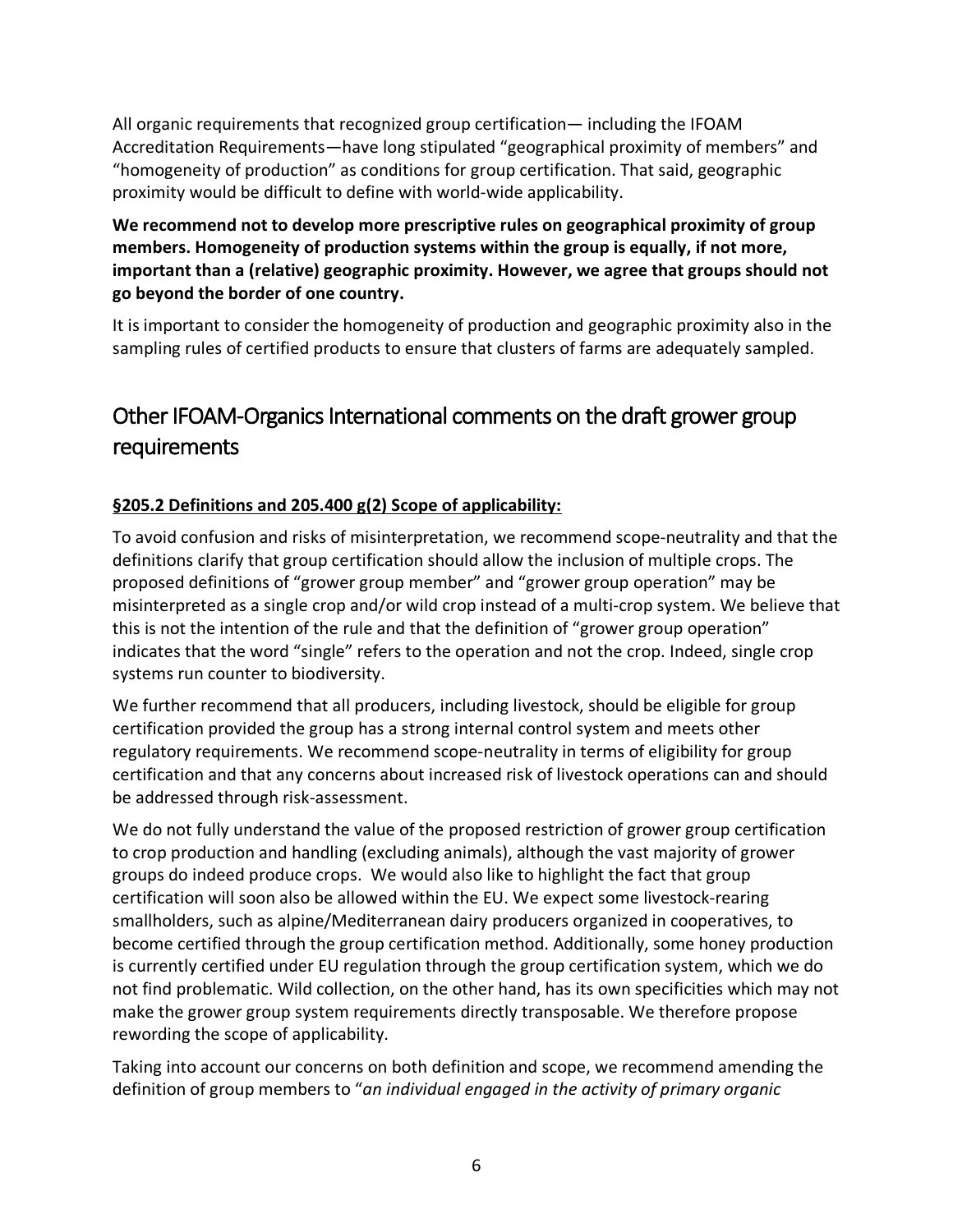*production as a member of a grower group operation*" and to delete other references to "crop and/or wild crop". Similarly, the definition of "Grower group operation" should be changed to "*A person consisting of grower group members in geographical proximity governed by an internal control system under an organic system plan certified as a single production and handling operation for primary production*", consistent with the definition of "person" in the rule.

#### **§205.403 Re-inspection rate and quality of external inspections**:

The proposed re-inspection rate in 205.403 (1,4 \* the square root) is the rate currently used in the IFOAM Accreditation Requirements for "high-risk" groups.

However, in the 2019 and 2020 consultations and discussions, we realized and acknowledged concerns about the growth and consolidation of groups into very large groups, where the oversight intensity decreases as an implication of the square root system. Indeed, for very large groups, the percentage of re-inspected farmers becomes too low.

#### **Therefore, IFOAM** – **Organics International now considers it necessary to introduce an additional minimum control rate in a carefully selected percentage. We recommend 2-3%3 .**

We observed that the EU Commission has proposed, in its current draft, to abolish the square root approach and to require at least 5% of individual external member inspections each year.

We object to this percentage and would like to see it brought back down to 2-3%. While 5% equals the square root in a group of 400 farms, organic groups with more than 400 farms are extremely common and considered well-sized for efficient internal and external controls. Expert opinions on where the square root starts to become too weak vary typically between 1,000 and 2,500 farms. This corresponds to a minimum control rate of 2-3%.

**However, the size of the sample is only one factor. The quality of external inspections is equally, if not even more, important. To ensure that increasing the sample size does not result in lowering inspection quality, we therefore recommend to introduce requirements to ensure that the external farm re-inspections are full-farm inspections**, verifying all relevant standard requirements according to a defined minimum protocol and adapted to the risk of the member's production system. The inspection findings should get cross-checked with the findings of the internal control. For this reason, IFOAM – Organics International concluded in its consultation that there should be a limit of 6 farms/inspector/day on average. The experts have proposed the following formulation for an upcoming amendment to the IFOAM Accreditation Requirements, which we would recommend to USDA as well:

*"The sample referred above shall be composed of full farm inspections, for which the number of farm inspections performed per inspector and per day is to be recorded and centrally documented at the CB level. This number is expected not to exceed an average of 6 farms/inspector/day, except in very specific cases, with justification to the Accreditation Body.* 

<sup>&</sup>lt;sup>3</sup> We have not yet updated the IFOAM Accreditation Requirements in line with this new recommendation, but intend to do so as soon as possible.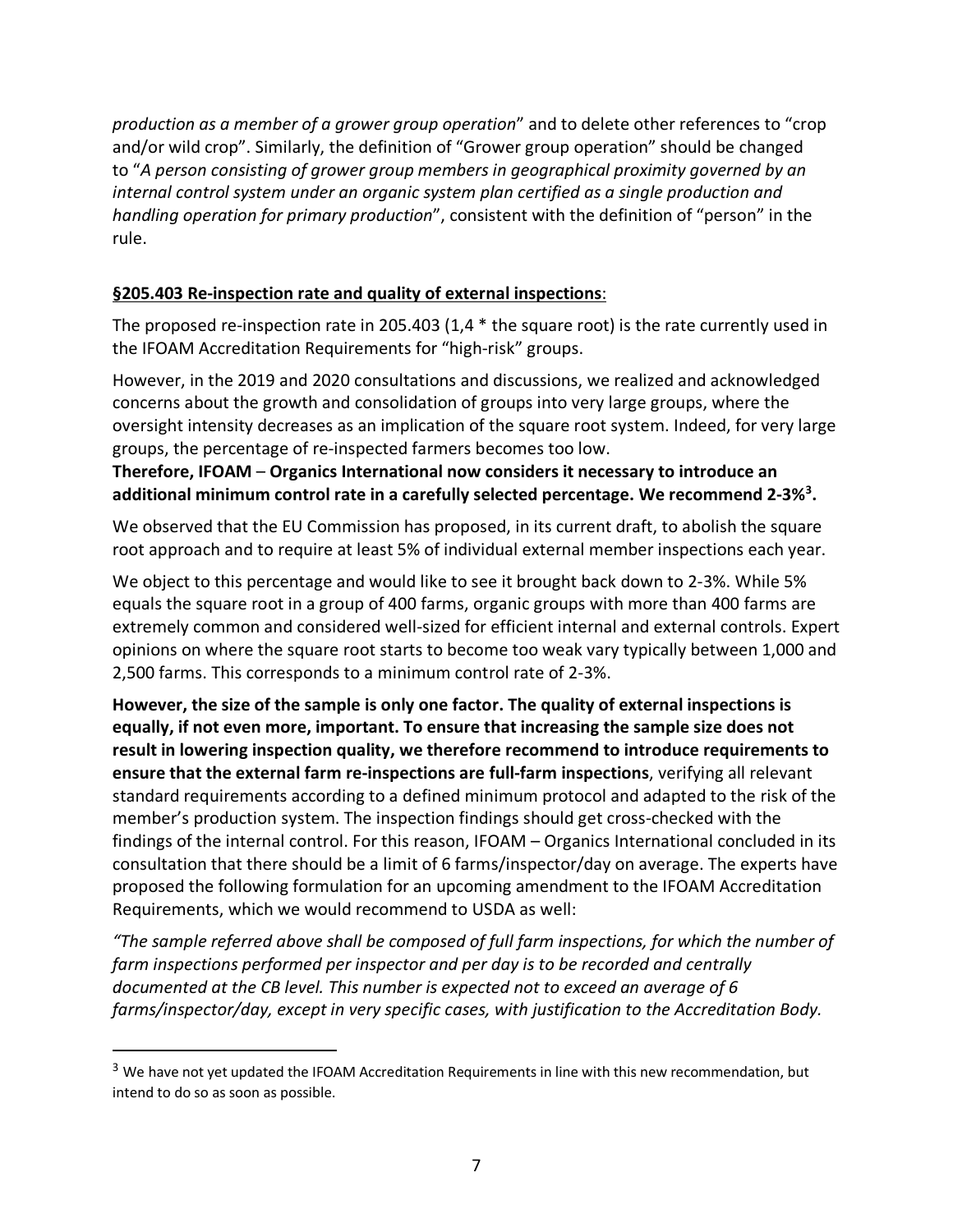*(Issue-focused partial inspections are also recommended and may also be done at a higher daily rate, but come on top of that minimum sample, not in replacement of full farm inspections)."* 

#### **205.400(g) Products sold as organic are from grower group members only:**

Proposed point 205.400(g) reads "(5) Ensure that all crops and/or wild crops sold, labelled, or represented as organic are from grower group members only". The rationale clarifies that the intent is that a grower group operation may not buy crops and/or wild crops from non-member growers and sell, label, or represent them as organic using the grower group certification.

We agree with this requirement but would like to point out that it may become problematic if the USDA opts to restrict group memberships to farms below a certain size. In such a case, the group may still need to buy from closely associated medium-size organic farmers that may be part of the same cooperative while being certified by the ACA under their own separate certificate.

#### **§ 205.400(g)(8) Onsite Inspection / High risk members:**

The onsite inspection section states that "Certifying agents would need to inspect each handling facility and inspect at least 1.4 times the square root of the total number of grower group members. This number must include all high-risk members (determined according to the criteria proposed in § 205.400(g)(8)),  $(...)$ "

The statement that "ALL high risk members" of any group need to be externally inspected, in combination with the requirements under the section on risk management and risks to take into consideration for sampling farm members to inspect, raises several questions:

- In any case it should be clear that the certification agent determines the "high risk" members" based on the group members own risk assessment but after verification that all high-risk members have been identified. This is consistent with the EU standards which expect certifiers to determine risk of members and perform these assessments.
- In the past, there have been inconsistencies in the interpretation of whether ACAs should inspect 100% of new group members under the NOP. The current ruling does not seem to directly imply that all new farm members are "automatically" high risk and hence need to be externally inspected, but this particular aspect has led to significant confusion and inconsistencies in the past. The current proposed text does not clear out this potential confusion.
- **100% external inspection of new group members is unfeasible for large groups (who may have too many new entrants in a given year) and for new groups (in the first year, everyone is a new member)**. We highlight the fact that this interpretation would be a very noticeable divergence from the EU organic regulation requirements for grower groups (both in the old and new EU regulation no such requirement exists) and that it is un-necessarily burdening for NOP-certified groups. This would likely result in increased prices of certain commodities for the US market and potentially create a competitive disadvantage for US processors (as compared to EU processors) sourcing imported ingredients that are typically produced in grower group systems. This concern relates to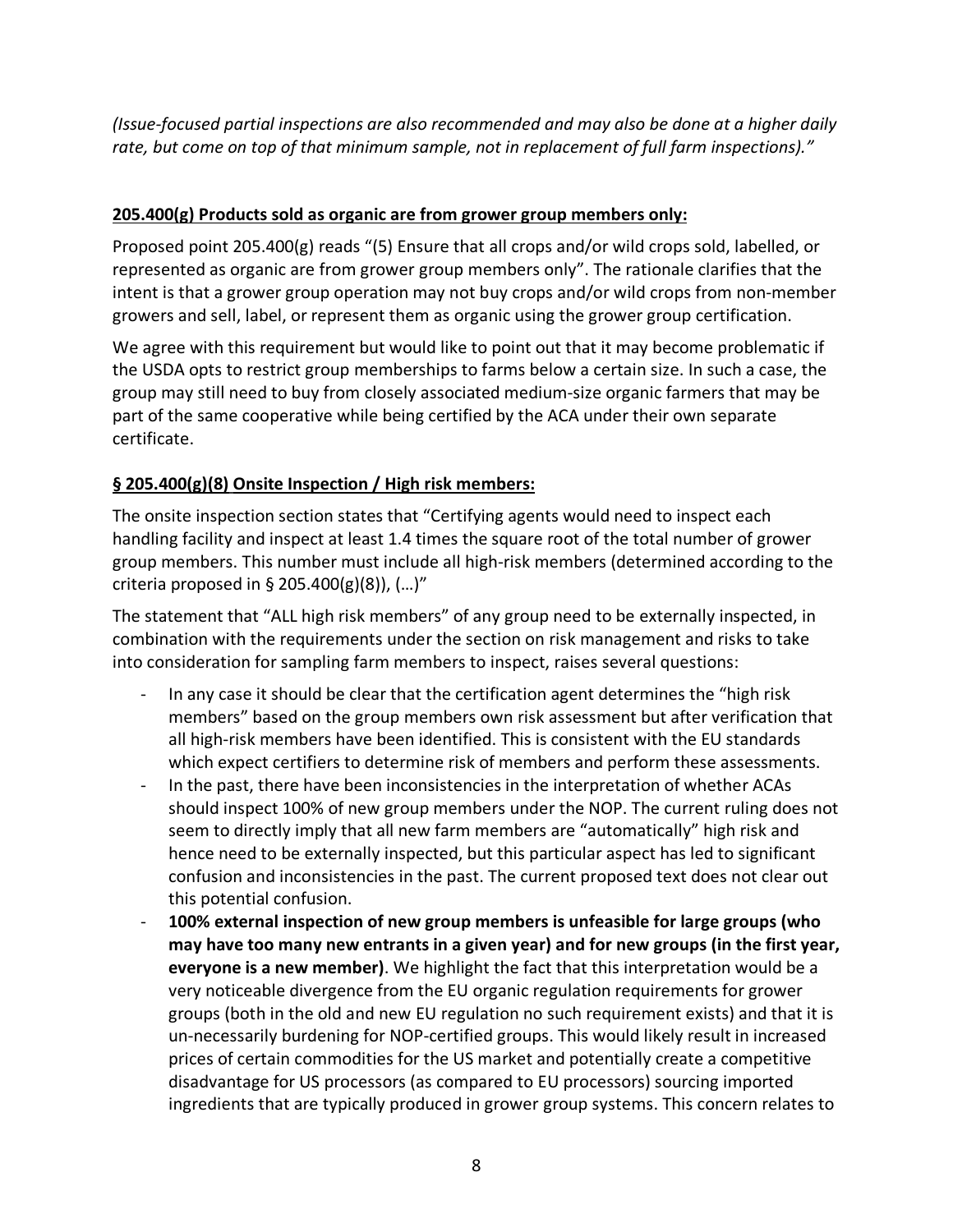our earlier mentioned concern about possible decrease of thoroughness and quality of external inspection in case the external inspection rate is set (too) high.

However, we recommend to require that the ICS procedures should include a description of the procedures for accepting new members and that they ensure that an onsite inspection is completed by the ICS prior to accepting the new member into the group.

#### **Group certification as a separate accreditation scope:**

**We recommend to add a separate accreditation scope for ACAs to conduct grower group certification.** Indeed, grower group certification is a significantly different form of certification and requires the ACA to have developed specific qualifications and operational procedures for it. We observe that the level of competence of ACAs is very heterogenous when it comes to group certification, and we have identified as a specific problem the lack of oversight of certifiers by authorities and accreditation bodies with regards to group certification. In the IFOAM Accreditation system, we have a separate accreditation scope for this, meaning that some certifiers are accredited for group certification, and others are not. Those who are accredited for group certification are subject to specific oversight for this activity, in addition to their other activities.

#### **Grower group certificates:**

**We recommend that each NOP certificate for a farm operation should indicate whether it is a single farm certification or a grower group, and that the total number of farm members (and preferably even their total certified organic area and crops) be covered under the certificate.** The proposed new rule does not include a requirement on what information needs to be displayed on the grower group certificate. NOP Certificates of groups currently do not commonly include the number of group members covered under the certificate (as part of the public operator certificate). The certificate does not necessarily indicate clearly that it is a certificate for a group of farms either, nor is this very crucial information available in the USDA Integrity database information. This lack of transparency, and confusing situation for compiling statistics on the scale of organic group certification, is a serious concern. We want to point out that the new EU organic regulation requires the certificate itself to include a list of members of a grower group.

#### **ICS record keeping:**

We note that the group certification requirements lack rules for which kind of records the ICS should at the minimum maintain, including

- Lists that include each group members, locations, products, and acreage;
- Signed member agreements;
- Internal inspection reports, and;
- Documents related to internal sanctions and corrections.